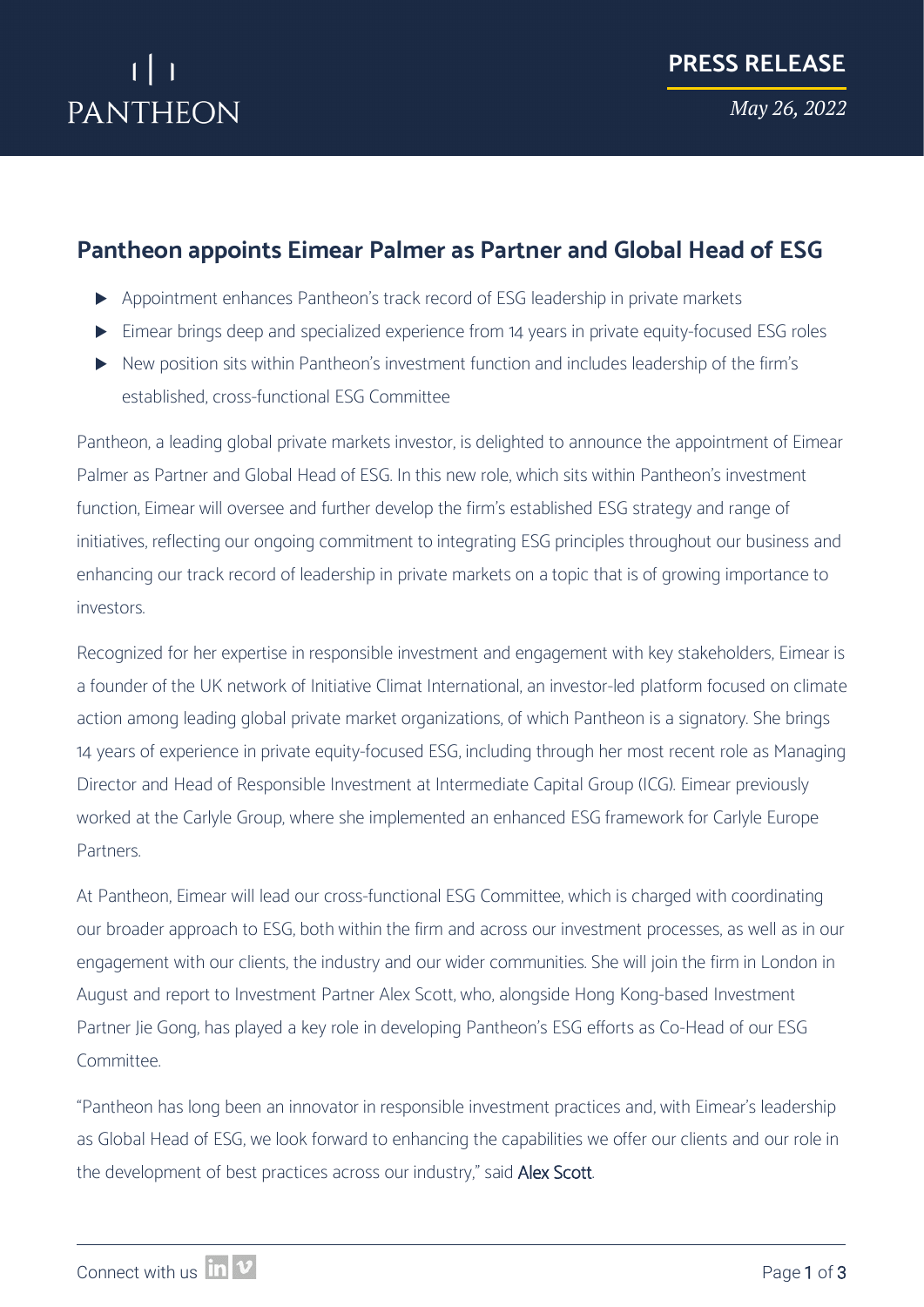# **PRESS RELEASE**

# PANTHEON

Pantheon has been at the forefront of efforts to shape a more sustainable global financial system since 2007, when it became only the second global private equity firm to sign on to the United Nations-backed Principles for Responsible Investment (PRI). More recently we have developed a climate risk mapping tool across our infrastructure investment programs in partnership with specialist consultancy ERM, which is helping us to produce reporting to clients in line with the recommendations of the Task Force on Climate-Related Financial Disclosures (TCFD), of which we are a signatory.

"We recognize the importance of strong ESG practices to delivering on the long-term objectives of our investors," said Paul Ward, Managing Partner at Pantheon. "I look forward to welcoming Eimear to Pantheon, where her formidable experience will help us build on our track record of ESG leadership and support the continued evolution of our policies, practices and range of industry partnerships."

\*\*\*Ends

# **Notes to Editors**

#### For further information, please contact:

Ashley Wassall, Head of Client Communications Tel: +44 20 3356 1763 | C: +44 7776 778 620 | Email: [ashley.wassall@pantheon.com](mailto:ashley.wassall@pantheon.com) 

# **About Pantheon**

Pantheon Group\* ("Pantheon") is a leading global private markets firm currently investing on behalf of approximately 865 investors, including public and private pension plans, insurance companies, endowments and foundations. Pantheon has an established reputation across private market asset classes, covering all stages and geographies, and provides investment solutions that include flagship fund offerings, as well as integrated programs and customized solutions.

As of December 31, 2021 Pantheon had \$84.6 billion assets under management and advice and the firm currently has more than 400 employees located across its offices in London, San Francisco, New York, Chicago, Hong Kong, Seoul\*\*, Bogotá\*\*, Tokyo, Dublin and Berlin. Its global workforce includes more than 115 investment professionals.

Pantheon is majority-owned by Affiliated Managers Group Inc. ("AMG"), alongside senior members of the Pantheon team. AMG is a NYSE-listed global asset management company with equity investments in leading boutique investment management firms. The ownership structure, with Pantheon management owning a meaningful share of the equity in the business, provides a framework for long-term succession and enables Pantheon management to continue to direct the firm's day-to-day operations.

\* Pantheon Group refers to the subsidiaries and subsidiary undertakings of Pantheon Ventures Inc. and AMG Plymouth UK Holdings Limited and includes operating entities principally based in the US (San Francisco and New York), UK (London), Hong Kong, Guernsey, Tokyo and Dublin. Pantheon Ventures Inc. and Pantheon Ventures (US) LP are registered as investment advisors with the U.S. Securities and Exchange Commission ("SEC"); Pantheon